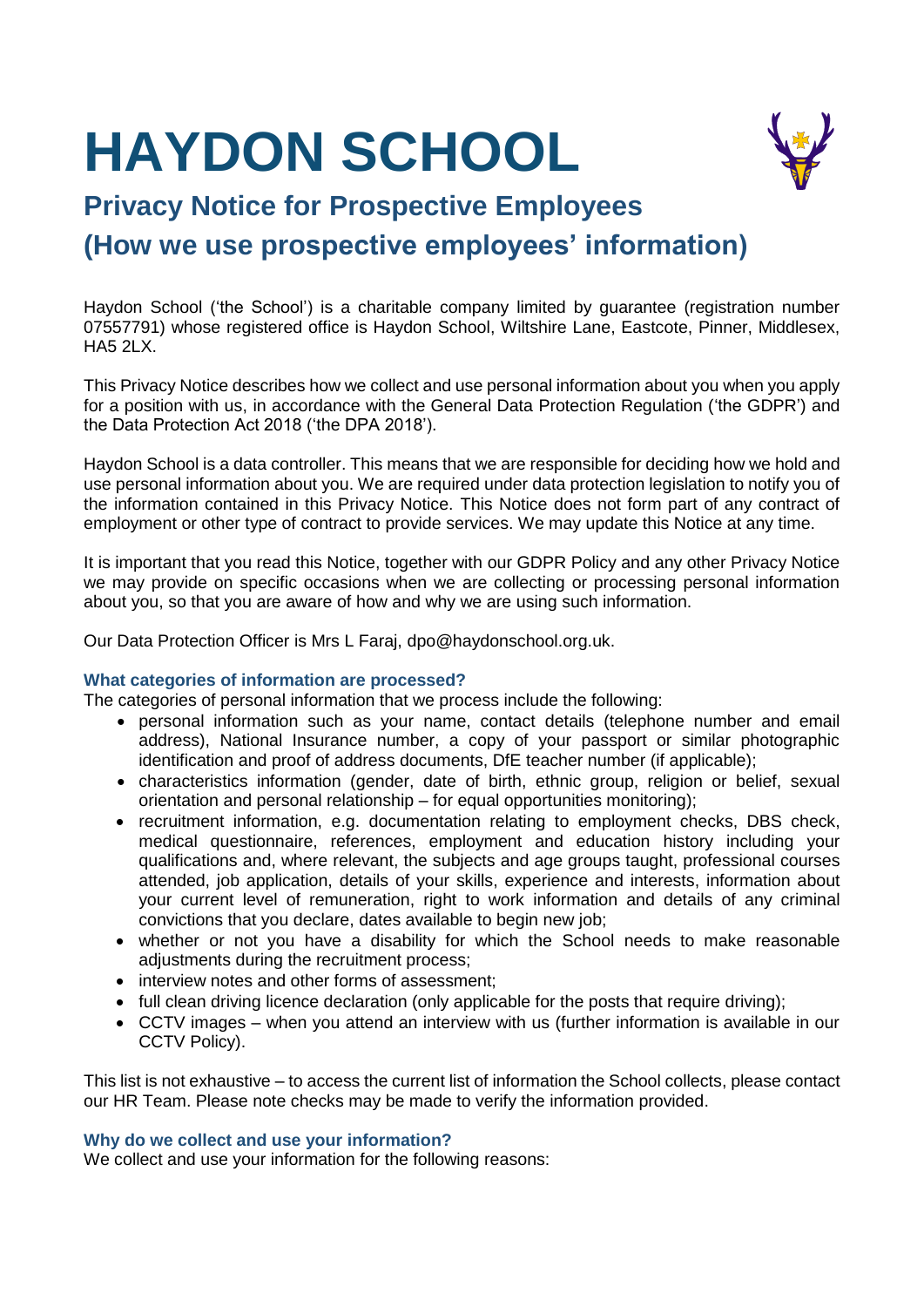- the School needs to assess and confirm your suitability for employment and decide to whom to offer a job;
- the School needs to process data to take steps at your request prior to entering into a contract with you. We may also need to process your data to enter into a contract with you;
- to check your eligibility to work in the UK before employment starts;
- to manage our recruitment process and to ensure a fair recruitment process has taken place;
- to facilitate safer recruitment, as part of our safeguarding obligations towards our students;
- to inform the development of recruitment and retention policies:
- enable ethnicity and disability monitoring in accordance with the Equality Act;
- ensure reasonable adjustments can be made for those applicants who have a disability.

Under the GDPR, the legal basis/bases we rely on for processing personal information for general purposes are:

- $\bullet$  Article 6(1)(b) which relates to processing necessary for the performance of a contract;
- Article 6(1)(c) so we can comply with our legal obligations as your employer for example, it is required to check a successful applicant's eligibility to work in the UK before employment starts. Safer recruitment procedures in schools also require appropriate checks to be made on people who work with children;
- Article 6(1)(d) in order to protect your vital interests or those of another person;
- Article 6(1)(e) for the performance of our public task;
- Article 6(1)(f) for the purposes of our legitimate interest the School has a legitimate interest in processing personal data during the recruitment process and for keeping records of the process. Processing data from job applicants allows the School to manage the recruitment process, assess and confirm a candidate's suitability for employment and decide to whom to offer a job. The School may also need to process data from job applicants to respond to and defend against legal claims;
- for the purpose of facilitating safer recruitment, in accordance with the legal basis of public task, Article 9 and the School Staffing (England) Regulations 2009.

The School may process **special categories of data,** such as information about ethnic origin, religion or belief or sexual orientation to monitor recruitment statistics. The School may also collect information about whether or not applicants are disabled to make reasonable adjustments for candidates who have a disability. We rely on certain conditions listed in Article 9 of the GDPR and set out in Part 1 of Schedule 1 of the DPA 2018 when processing special categories of data.

For all roles, the School is obliged to seek **information about criminal convictions and offences.** Where the School seeks this information, it does so because it is necessary for us to carry out our obligations and exercise specific rights in relation to employment. The lawful basis we rely to process this data are set out in Article 6(1) of the GDPR.

**Equal opportunities information form** is attached to the relevant application when you apply for a role at the School. This information is not made available to any staff outside of our recruitment team (including hiring managers) in a way which can identify you.

# **How do we collect your information?**

We collect your personal information via the following methods:

- application forms;
- questionnaires:
- interviews and/or other forms of assessment, e.g. lesson observations;
- correspondence with you:
- references;
- passports or other identity documents;
- information from criminal records check.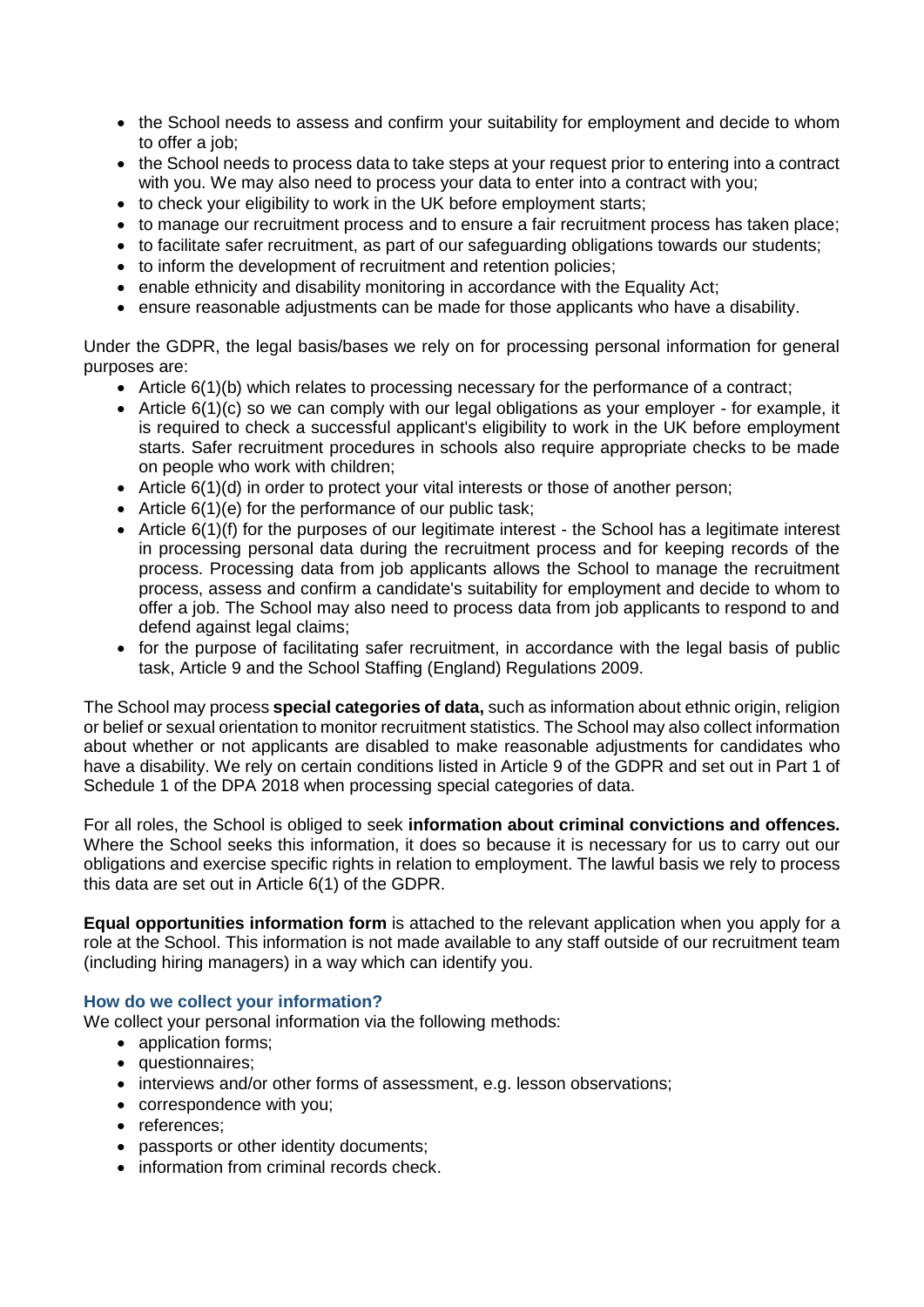Whilst most of the information you provide to us is required to assess your suitability for the role, some of it may be requested on a voluntary basis. We will inform you at the point of collection whether you are required to provide certain information to us or if you have a choice.

You are under no statutory or contractual obligation to provide data to the School during the recruitment process. However, if you do not provide the information, the School may not be able to process your application properly or at all.

#### **How do we store your information?**

Data will be stored in a range of different places, including on your application record (we create a file for each vacancy), in HR management systems and on other IT systems (including email). The information is kept secure and only used for purposes directly relevant to the recruitment of the post. Your personal information is retained and disposed of in line with the School's Records Management and Retention Policy, available from the DPO. Please be advised that we employ services of a confidential waste disposal company (Restore Datashred) for secure disposal of paper records.

For more information about how we securely store your information, please see our E-Safety and ICT Policy (available on the school website). We also have internal controls in place to ensure that your data is not lost, accidentally destroyed, misused or disclosed, and is not accessed except by our employees in the proper performance of their duties.

Unsuccessful job applicant's data is held in a temporary folder in a locked cabinet for six month after the end of the recruitment process. At the end of that period the data is securely destroyed.

If your application for employment is successful, personal data gathered during the recruitment process will be transferred to your personnel file and retained during your employment. We advise that you view our Privacy Notice for Haydon Employees (on the school website) on your appointment.

#### **Who do we share your information with and why?**

We do not share information about you with anyone without your permission, unless the law and our policies allow us to do so.

Your information may be shared internally for the purposes of the recruitment exercise. This includes members of the HR and recruitment team (including payroll), interviewers involved in the recruitment process, members of the SLT, Governors, line managers in the area with a vacancy, IT staff, and receptionists if access to the data is necessary for the performance of their roles.

In keeping in line with Keeping Children Safe in Education guidance, the School will obtain references from your former employers where possible prior to the interview. If your application for employment is successful and the School makes you an offer of employment, the School will then share your data with employment background check providers to obtain necessary background checks and the Disclosure and Barring Service to obtain necessary criminal records checks.

In the event you are successful, the School is required, by law, to pass certain information about those engaged by us to specified external bodies, such as our local authority (LA) and the Department for Education (DfE), so that they are able to meet their statutory obligations.

We also share information with Ofsted – to evidence the school's recruitment process and equality of opportunity, in accordance with the School Staffing (England) Regulations 2009 and the Equality Act 2010.

Any information we share with other parties is transferred securely and held by the other organisation in line with their data security policies.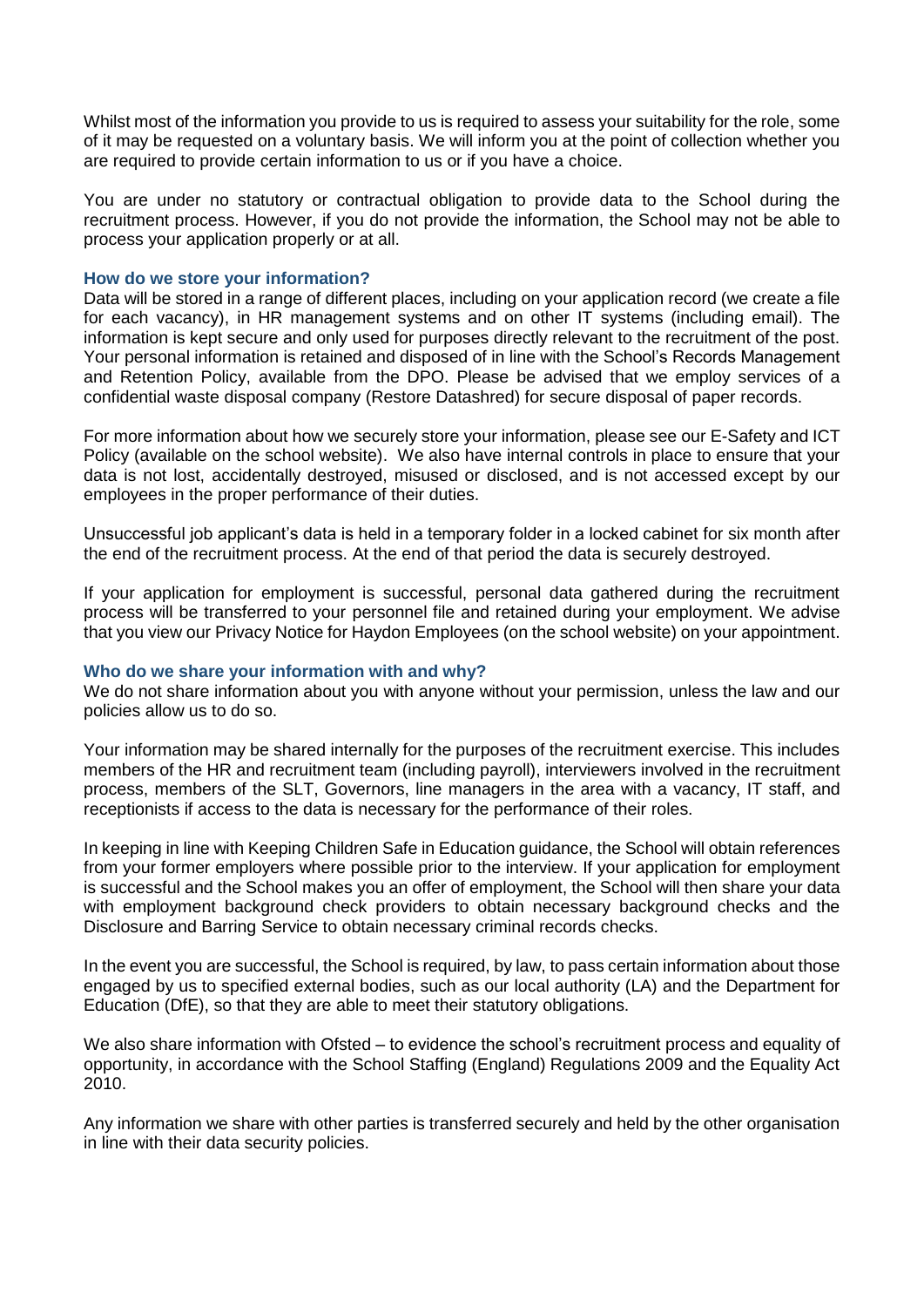Please be advised that we may use Google G-Suite for Education to provide short-term storage and document creation/sharing.

With cloud-based storage and some other services sometimes being supplied outside the UK, personal data can be sent to other jurisdictions. Where we transfer personal data to a country or territory outside the European Economic Area, we will do so in accordance with data protection law. Our servers and storage systems are based in the EU or the European Economic Area (EEA) and we have ensured that appropriate safeguards are in place to protect your personal data.

### **What are your rights?**

You have specific rights to the processing of your data, these are the right to:

- request access to the information that we hold about you:
- restrict our processing of your personal data, i.e. permitting its storage but no further processing;
- object to direct marketing (including profiling) and processing for the purposes of scientific/historical research and statistics;
- have your personal data rectified if it is inaccurate or incomplete;
- not be subject to decisions based purely on automated processing where it produces a legal or similarly significant effect on you. Please note that our recruitment decisions are not based solely on automated decision-making;
- request the deletion or removal of personal data where there is no compelling reason for the continued processing;
- seek compensation, either through the ICO or the courts.

The Information Commissioner (ICO) is a source of further information about your data protection rights.

If you would like to request access to the personal information we have about you, please contact our DPO, dpo@haydonschool.org.uk.

#### **Confidential references**

Under the DPA 2018, an exemption has been made to allow references to be confidential, and therefore not accessible under a Subject Access Request. This exemption applies if a confidential reference is given or received for the purposes of prospective or actual:

- education, training or employment of an individual;
- placement of an individual as a volunteer;
- appointment of an individual to office; or
- provision by an individual of any service.

It exempts the reference from the GDPR's provisions on:

- the right to be informed;
- the right of access; and
- all the principles, but only so far as they relate to the right to be informed and the right of access.

This means that the School has an absolute discretion to refuse to release references marked as 'Confidential' if requested to do so in a Subject Access Request or as part of a request.

#### **Concerns**

If you are concerned about the way we are collecting or using your information, please raise your concern with the school's DPO in the first instance. You can also contact the ICO at https://ico.org.uk/concerns/.